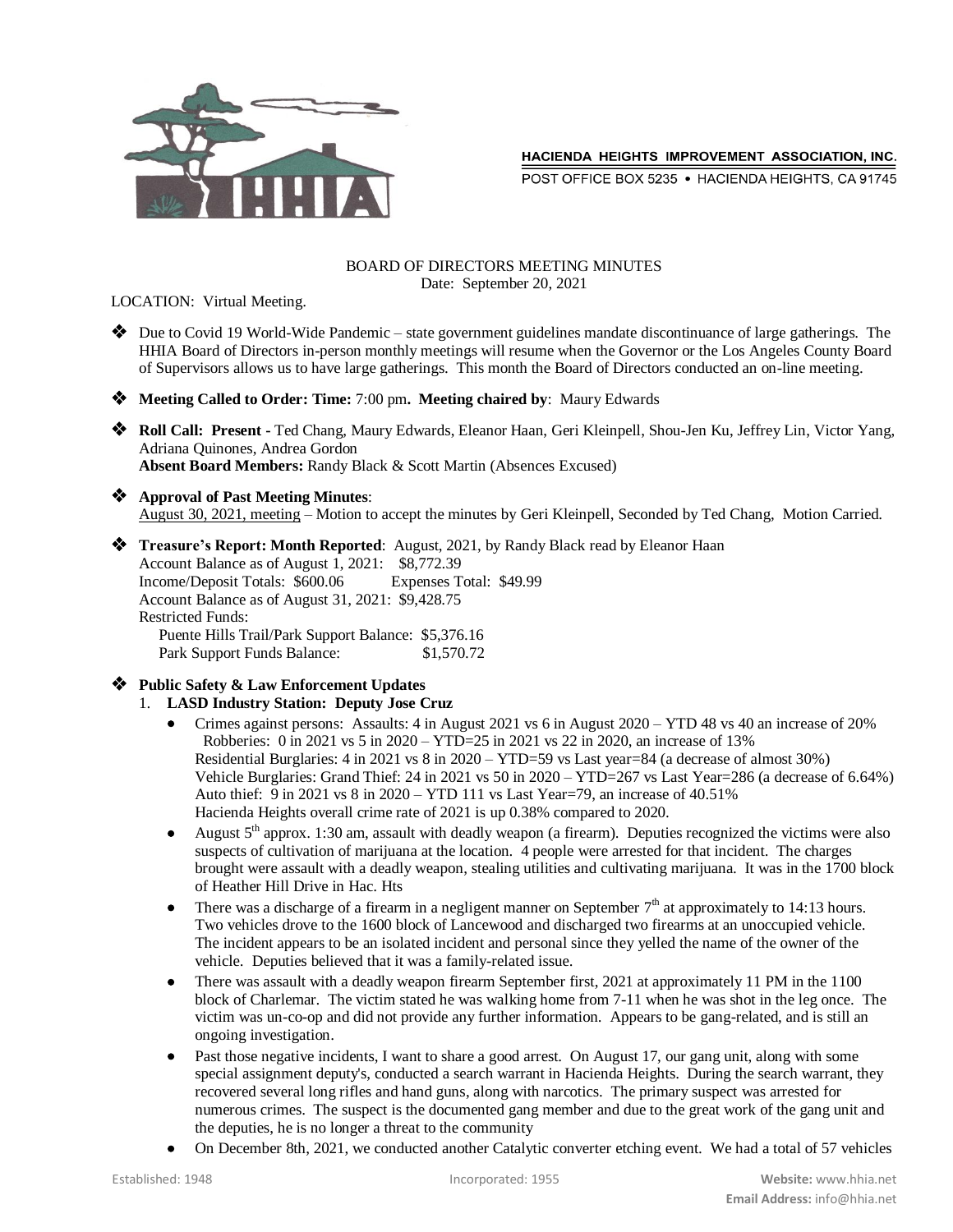show up. We are planning another one soon. In Hacienda Heights there was one catalytic converter stolen in the month of August

2. **CHP Santa Fe Springs Station: Ofc. M. Iniguez** was not in attendance

We want to congratulate Officer Iniguez. We understand he passed his exam and got a nice promotion. We will be looking for a new contact with the highway patrol.

- 3. **Mountains Recreation & Conservation Authority: Kenn Hughes**
	- The Punta del Este Gate is finally in and I want to thank the County and County Parks for getting it installed. As you know that leads up to the county trail's and skyline trail and then beyond that is a private property, which is known as Flat top which is a very active spot at nighttime and during the day for criminal activity and also fires. We're very concerned about Fire. I also want to do a special thank you to Andrea Gulla with the Habitat Authority. She really spearheaded this idea of putting that gate up. She, many, many years ago, started talking to the County Supervisors Office and then the County Parks and Local fire departments. Really trying to get this up there to protect the area. So, thanks to her and thanks to the county for getting it installed. I'm meeting them tomorrow to get some locks put on it.
	- Mike Hughes: I was up at the fence and gate yesterday. It was very well made. It is an asset. I want to thank the HHIA because they also got involved in getting this done. We had a lot of community support from Hacienda Heights, La Habra Heights and from the County. The County Parks and Rec finally succumbed to the pressure from all parties around. Thank you, HHIA for your assistance on that.
	- Maury Edwards: I drove by there yesterday, too. It is pretty impressive. It's going to be very effective at keeping people out and staying out of the hills and not setting them on fire. That's great.

## **Public Input:** .

- Analee McClellan: Question regarding upkeep of grounds of closed school off of Jurado. Has there been any discussion regarding the maintenance of the grounds with the School District? Answer: Glenelder had some clean-up done recently but both La Subida and Glenelder have been neglected by the School District.
- Maury Edwards: The community clean-up on Patriot's Day, September  $11<sup>th</sup>$  went well. We had about 75 people picking up trash along Colima and Hacienda Blvd. That was sponsored and/or supported by Kiwanis, HH Women's Club, HHIA and Hsi Lia Temple.

### **Presentation: 5716 E. Tetley: Townhomes – Update .........................................................Steven Armanino, Olsen Co.**

- Based on our experience with Manzanita Walk (on Newton), we anticipate mature move-down buyers. We redesigned the floor plans to be all single-level flats to accommodate mature buyers with no children.
- Each, of the 11 buildings, contains 3 condominiums and three 2-car garages. One condominium, with a private yard, will be on the ground level. Two condominiums, each with a balcony, will be on the second floor.
- There are 11 Guest parking spaces. Three spaces more than the minimum of 8 required by the County.
- A PDF of the Presentation is located on HHIA.net in Recent Documents under Reports for September.

**Presentation: L.A. County Public Works Graffiti Abatement Program ............................................... Sigifredo Gonzalez**

- I'm the person in charge of the graffiti removal in Hacienda Heights, Rowland Heights, and unincorporated Whittier.
- We work on Graffiti removal 7 days a week. In fiscal year 2020-21, there were 1,100 tags removed, equaling 7,600 square feet of graffiti.
- Our group patrol locations which have been graffiti targets. We also work with Southern California Edison to try to keep their power towers graffiti-free.
- Email: sigonzalez@dpw.lacounty.gov.
- Phone: 626-632-1953.

# **Community Representatives:**

- **Representative 4th Supervisorial District: Nick Holden (Supervisor Janice Hahn)**
	- The Supervisor is funding 44 automatic license plate recognition cameras in both Hacienda Heights and Rowland Heights. They will be placed at public intersections and on light poles. These types of cameras are being used in other areas of LA County. The purpose of the cameras is to help deter crime before it happens and to identify those who may be committing crimes. These cameras are not red light or traffic cameras. The information collected will be shared across jurisdictions to help solve crimes. The purpose to keep the community safer.
	- The Supervisor is also giving a grant to Solidad Enrichment Action. It is a non-profit that supports gang intervention, violence prevention, crisis response services and provides a community health team in Rowland Heights and Hacienda Heights which provides services such as tattoo removal, counseling, re-entry, case management and services for young adults, parenting classes, and mental health counseling.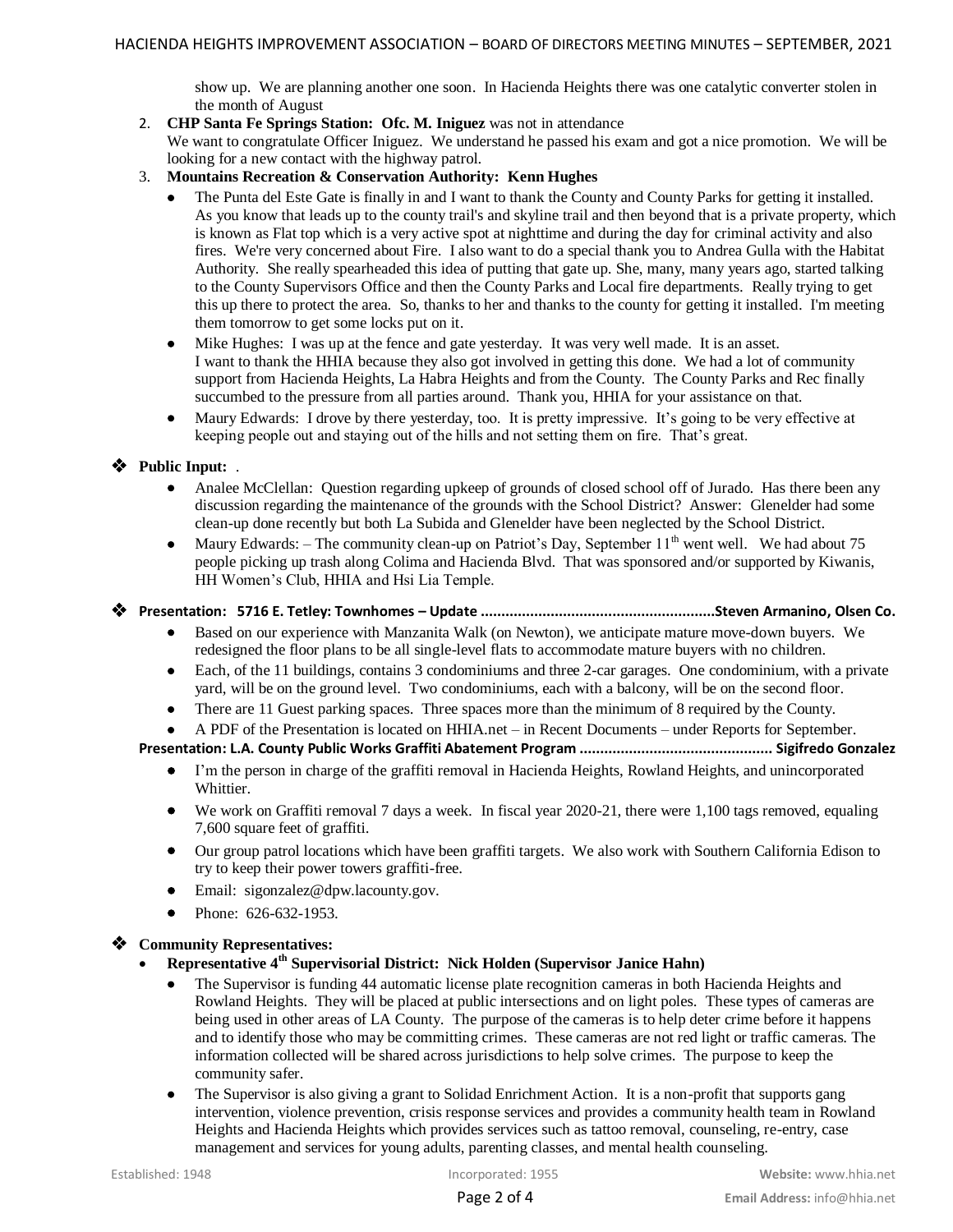- In September a senior self-defense class was held at Schabarum Park. More classes are being planned and will include classes in Mandarin and Spanish.
- Q&A Included continued discussion regarding safety of Stimson/Colima intersection, its closeness to Grazide Elementary, the chain-link fence and retaining wall which has not been repaired for several years. Also included continued discussion of non-conforming vehicle ordinance and addressing homelessness related to RV encampments. Lt. Hoang mentioned he had a discussion that same day with Lauren Yokomizo on the same topic.
- **Representative 39th Congressional District: Abigail Fachtmann (Congresswoman Young Kim)**
	- Congresswoman Young Kim, along with Congressman Jeff Fortenberry, helped introduce the Care for Her Act, which would help provide services to women with social, financial, physical and emotional needs during pregnancy and child-rearing. This bill would include resources, such as, \$3,600 child tax credit for the preborn, Federal State Pregnancy Support Collaborative, Pregnant and Parenting Women's Care Information Service, among other resources.
	- Congress is continuing to work on the Afghanistan situation. Congresswoman Kim, along with the foreign affairs committee colleagues helped write a letter to Treasury Secretary Janet Yellen to make sure that the US continues sanctions against the Taliban and also a letter to the UN Ambassador, Linda Thomas Greenfield to ensure the complete and continued implementation of UN sanctions against the Taliban. We are also continuing to work with NGO's to make sure our American citizens and our Afghan Allies can evacuate as soon as possible.
	- In September Congresswoman Kim hosted a Veterans roundtable, in Brea, with Veterans Affairs Committee Racking member, Mike Bost, with local leaders and Gold Star parents from the district. We also held a telephone, townhall for the local area.
- **32nd State Senate District: Kyle Miller (Senator Bob Archuleta) –** Not in attendance
	- Maury Edwards spoke with State Senator Archuleta on Saturday, very briefly. He mentioned he has a program to get some trees for Hacienda Heights. He didn't elaborate, but he did say they wanted to replace some of the trees that are dying here in Hacienda Heights.
- **57th State Assembly District: Ramon Luquin Jr. Assembly member Lisa Calderon** Not in attendance
- **Hacienda Heights Librarian: Christina Cabrera-Labrador**: Not in attendance
- **Hsi Lai Temple: Gena Ooi:** Not in attendance.
- **LA Co Parks & Recreation**: **Brian Ceballos:** Not in attendance
- **Disaster Preparedness – Medicine Kit Supplies – Presentation**: **Maury Edwards**
	- Get your copy of "Get Ready Stay Ready…Personal Preparedness Challenge". It is available on the Home Page of HHIA.net – under EMERGENCY PREPAREDNESS
	- This is the September Challenge.

### **Public Input (Part II):** .

 Perla Hernandez Trumkul – I'm a resident on Halliburton and a new member of HHIA. Some may know me as being a staff member of Congresswoman Grace Napolitano, a former member. I am her Deputy Chief here in the district. We represent La Puente and above. We're neighbors. I'm very active in the community, because I have a dog named Dolly. And thanks to Supervisor Hahn and the Department of Parks and Rec, we will have a dog park named after him.

- I'm also the culprit behind the tree issue with Senator Archuleta. I saw trees being chopped up. They seem to be dying or falling apart. Trees are wonderful for the summer shade. I started asking questions - starting with Public Works. After many questions, the County said, it takes money. I heard the State Senator was interested in bringing money into the district. The district is a large area which includes Hacienda Heights.

- Please keep in mind. I am not the County. What I do, as a private resident, is call elected officials or agencies on issues that happen in Hacienda Heights.

- Regarding a question regarding trees to replace the palm trees removed on Hacienda Blvd between Tetley and Colima. I understand the County has a fund for cutting down trees that are diseased and/or may become dangerous. I do not know how much Senator Archuleta is allocating for replacement trees nor where they will be located.

#### **Treasurer's Report: Consent Items: (No Items)**

### **Old Business:**

1 **Annual Meeting Planning Committee**. ..............................................................................................Eleanor Haan Scott has a book or binder which contains a list of everything which needs to be done for the Annual Meeting. Have been trying to connect with him to pick it up. Expect to get it when he returns.